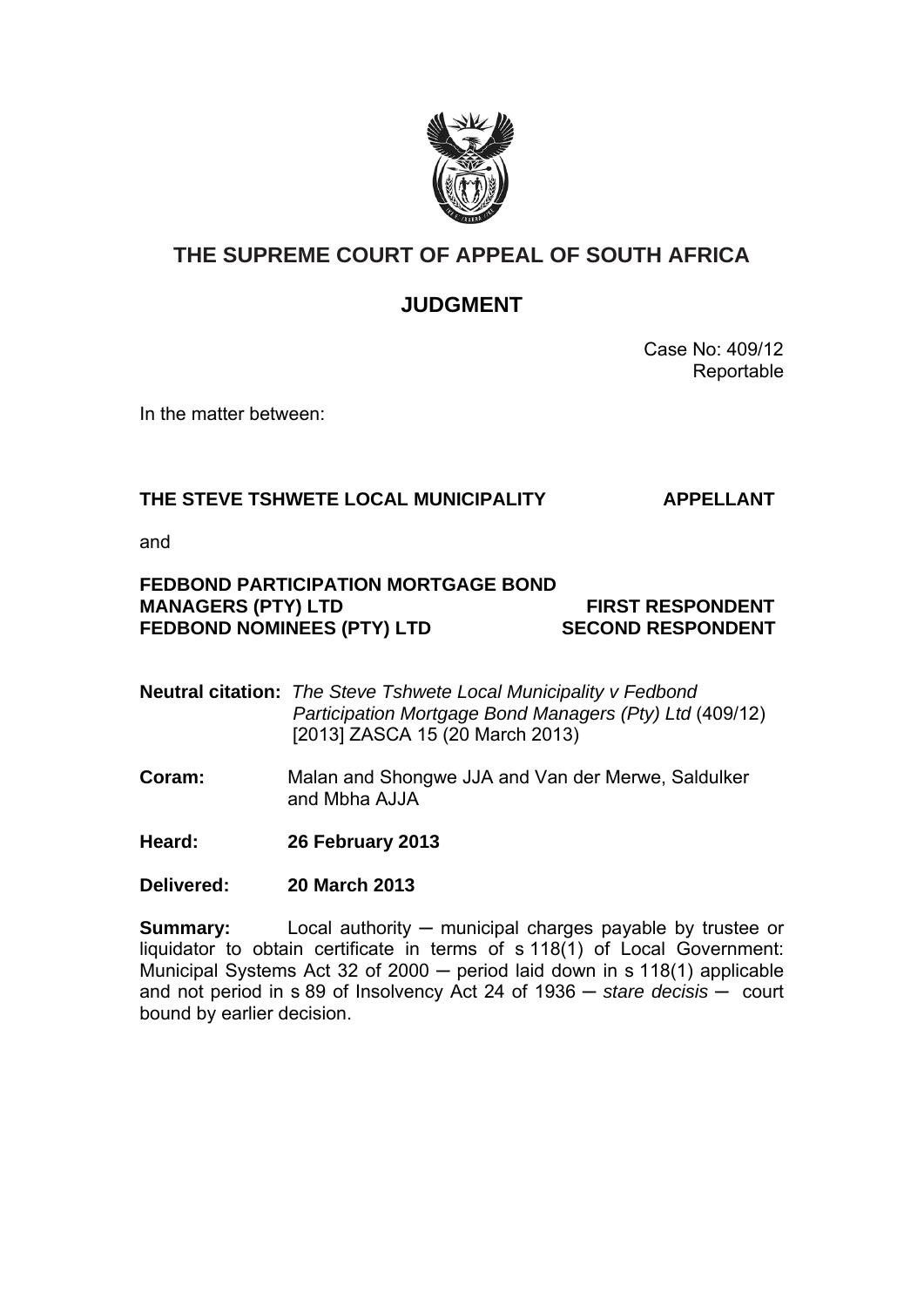$\_$ 

**On appeal from:** North Gauteng High Court, Pretoria (Prinsloo J sitting as court of first instance):

The appeal is dismissed with costs.

#### **JUDGMENT**  \_\_\_\_\_\_\_\_\_\_\_\_\_\_\_\_\_\_\_\_\_\_\_\_\_\_\_\_\_\_\_\_\_\_\_\_\_\_\_\_\_\_\_\_\_\_\_\_\_\_\_\_\_\_\_\_\_\_\_\_\_\_

 $\_$  , and the contribution of the contribution of  $\mathcal{L}_\mathcal{A}$  , and the contribution of  $\mathcal{L}_\mathcal{A}$ 

# **VAN DER MERWE AJA (MALAN AND SHONGWE JJA AND SALDULKER AND MBHA AJJA CONCURRING):**

[1] This is an appeal against a declaratory order and ancillary relief granted in favour of the respondents by Prinsloo J in the North Gauteng High Court, Pretoria. He granted leave to appeal to this court.

[2] The appeal concerns the interrelation between the provisions of s 118(1) of the Local Government: Municipal Systems Act 32 of 2000 and s 89 of the Insolvency Act 24 of 1936. In *City of Johannesburg v Kaplan NO &*  another<sup>1</sup> this court held that, notwithstanding the longer period referred to in s 89, liability for payment of a tax as defined in s 89(5) to a municipality in order to obtain a certificate in terms of s 118(1) in respect of immovable property falling in an insolvent or liquidated estate, is limited to the period mentioned in s 118(1). The judgment of the court a quo is essentially based on the decision in *Kaplan* and the real issue raised by the appellant's challenge thereto is whether the decision in *Kaplan* can be departed from.

[3] The factual background is uncomplicated and common cause. The appellant (the Municipality) is a duly established local municipality. The respondents, collectively referred to as Fedbond, operate a participation bond scheme in terms of which they make loans to commercial companies based

 $\overline{a}$  $1$  2006 (5) SA 10 (SCA).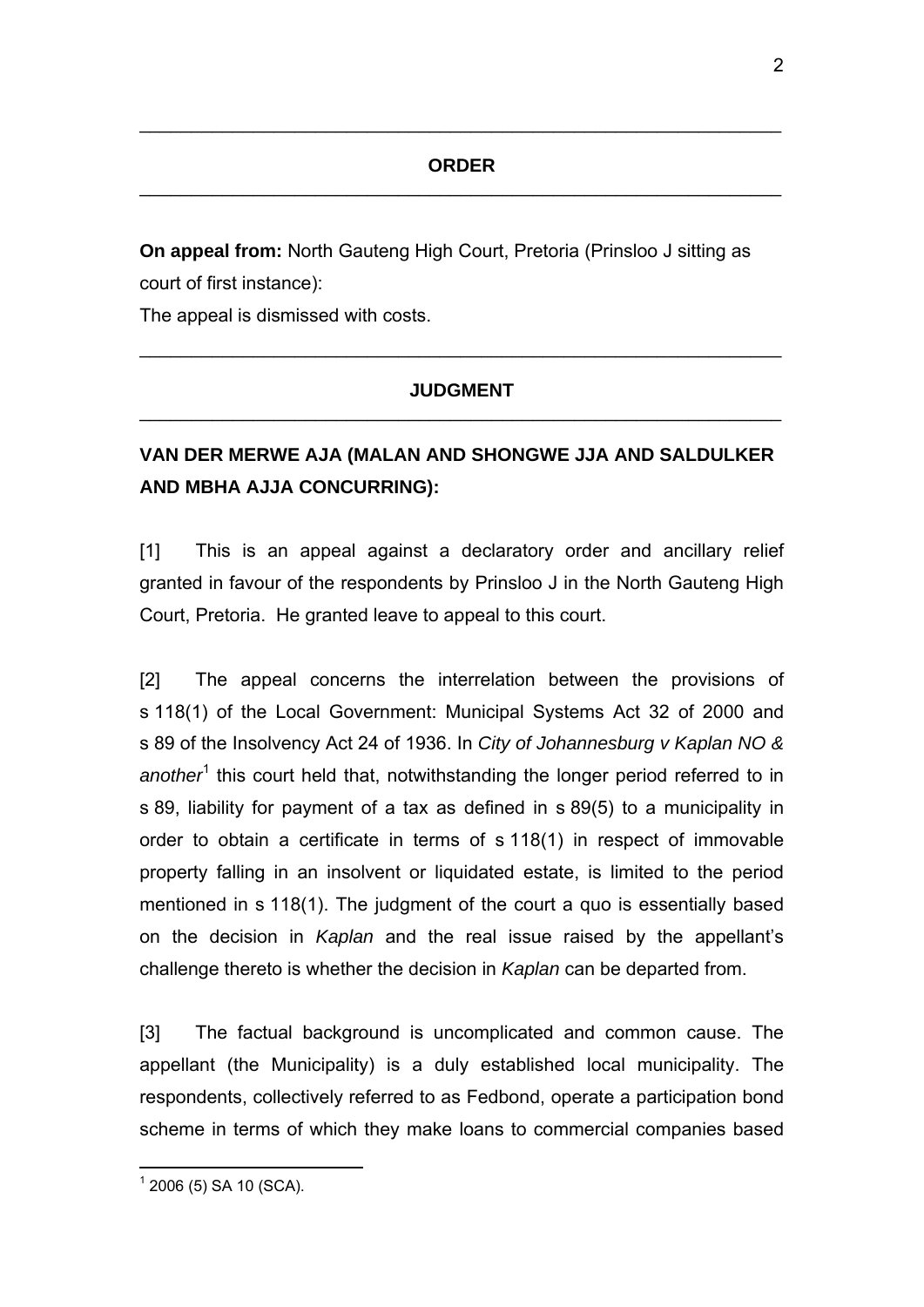on funds they have received mostly from pensioners and widows and which are secured by mortgage bonds registered over commercial properties. A close corporation named TNT Trading 23 CC (TNT) was the registered owner of four immovable properties (the properties). The second respondent granted a loan to TNT which was secured by participation mortgage bonds registered over the properties in favour of Fedbond.

[4] On 3 December 2008, however, TNT was placed in final liquidation. The second respondent was the major creditor of TNT. It proved a claim in respect of the said loan in the amount of R16 125 136.18. With the authorisation of creditors, the liquidators of TNT sold the properties at a public auction for the total purchase price of R5,3 million. The liquidators then instructed Fedbond's attorney to attend to the transfer of the properties to the purchaser.

[5] For this purpose the attorney had to obtain a certificate in terms of s 118(1) (clearance certificate) in respect of each of the properties from the Municipality, certifying that all the amounts mentioned in s 118(1) have been fully paid. It is common cause that the amounts payable to obtain clearance certificates in respect of the properties related only to property rates and interest thereon (rates). As TNT did not have sufficient funds to obtain clearance certificates, Fedbond accepted that responsibility. Applications for clearance certificates were made during December 2009.

[6] A dispute arose between the Municipality and Fedbond in respect of the amount payable to obtain clearance certificates. The Municipality maintained that the amount should be calculated from the date two years immediately preceding the date of liquidation of TNT, in terms of s 89. The contention of Fedbond was that the amount should be calculated over the period of two years preceding the dates of application for clearance certificates, in terms of s 118(1). In the result the Municipality required payment of rates for a period of more than a year longer than the period for which Fedbond was prepared to pay rates to obtain the clearance certificates.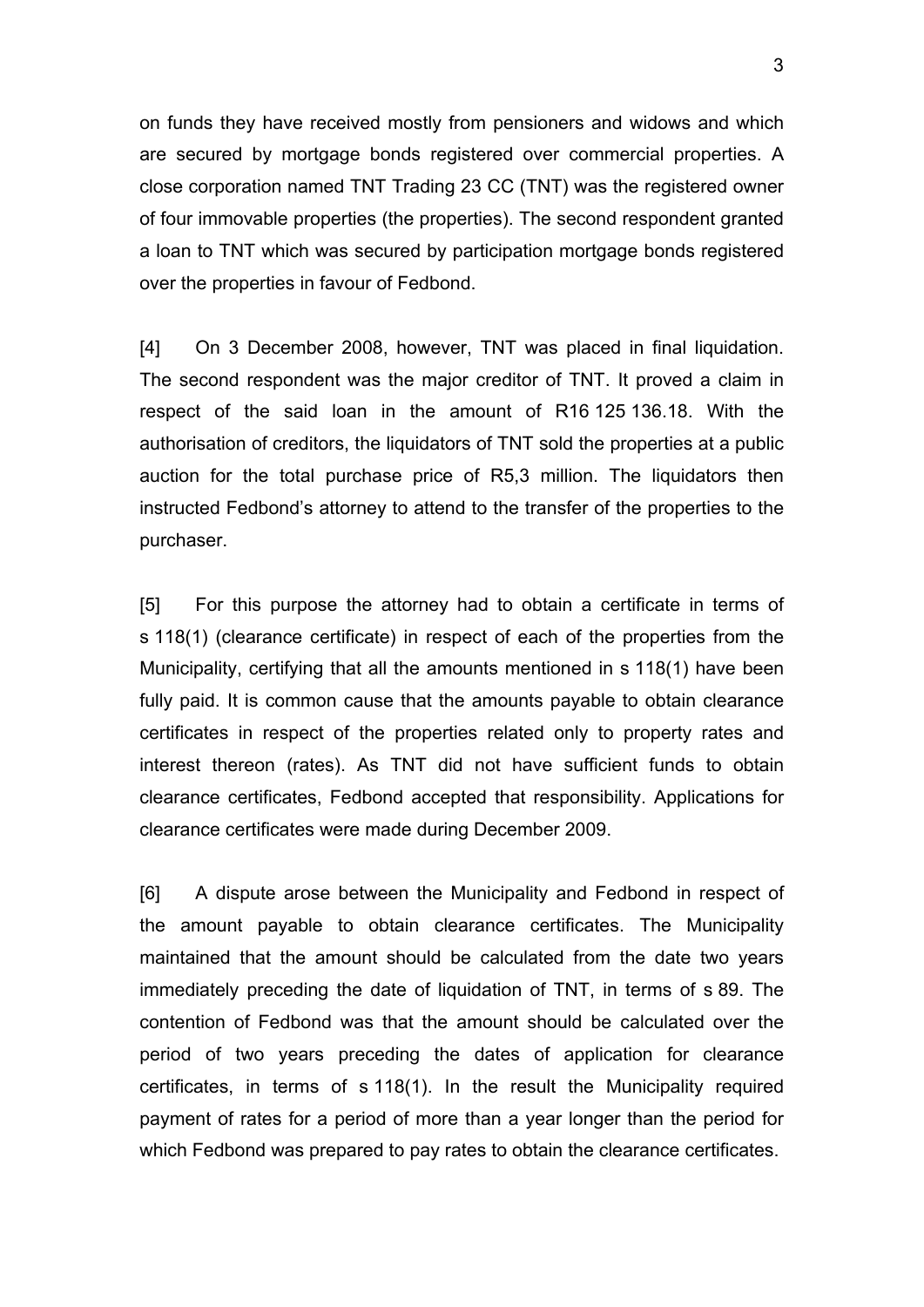[7] The parties reached an agreement to the effect that Fedbond would pay the amount claimed by the Municipality, the Municipality would issue clearance certificates to enable the liquidators of TNT to transfer the properties to the purchaser and Fedbond would apply to the court for an order declaring that the period in respect of which rates were payable to oblige the Municipality to issue clearance certificates in respect of the properties is the period mentioned in s 118(1), and for repayment by the Municipality of the amount overpaid in the event of the declaratory order being granted. All of this was done, and once agreement was reached in respect of the amounts involved, the court below granted the order sought by Fedbond, with costs.

 $[8]$  Section 118(1), (2) and (3) provide as follows (subsecs (3) and (4) are not applicable):

'(1) A registrar of deeds may not register the transfer of property except on production to that registrar of deeds of a prescribed certificate-

(a) issued by the municipality or municipalities in which that property is situated; and

(b) which certifies that all amounts that became due in connection with that property for municipal service fees, surcharges on fees, property rates and other municipal taxes, levies and duties during the two years preceding the date of application for the certificate have been fully paid.

(1A) A prescribed certificate issued by a municipality in terms of subsection (1) is valid for a period of 60 days from the date it has been issued.

(2) In the case of the transfer of property by a trustee of an insolvent estate, the provisions of this section are subject to section 89 of the Insolvency Act, 1936 (Act 24 of 1936).

(3) An amount due for municipal service fees, surcharges on fees, property rates and other municipal taxes, levies and duties is a charge upon the property in connection with which the amount is owing and enjoys preference over any mortgage bond registered against the property.'

[9] As explained in *Kaplan*, the principal elements of s 118 are an embargo provision with a time limit (s 118(1)), a security provision without a time limit (s 118(3)), and a provision located between the two (s 118(2)) which subjects the provisions of s 118 as a whole to the terms of s 89.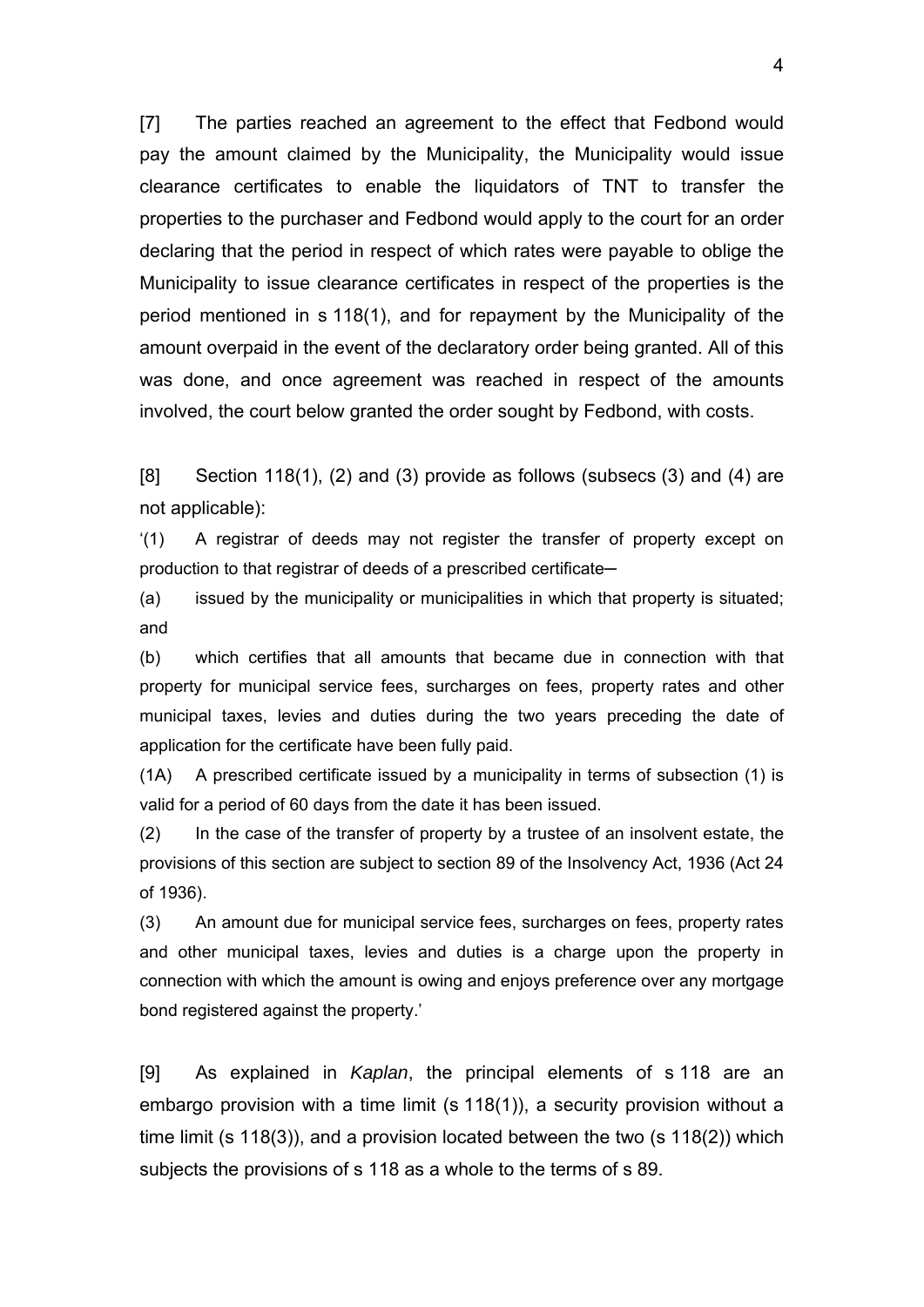#### [10] Section 89 provides:

'(1) The cost of maintaining, conserving and realizing any property shall be paid out of the proceeds of that property, if sufficient and if insufficient and that property is subject to a special mortgage, landlord's legal hypothec, pledge, or right of retention, the deficiency shall be paid by those creditors, *pro rata*, who have proved their claims and who would have been entitled, in priority to other persons, to payment of their claims out of those proceeds if they had been sufficient to cover the said cost and those claims. The trustee's remuneration in respect of any such property and a proportionate share of the costs incurred by the trustee in giving security for his proper administration of the estate, calculated on the proceeds of the sale of the property, a proportionate share of the Master's fees, and if the property is immovable, any tax as defined in subsection (5) which is or will become due thereon in respect of any period not exceeding two years immediately preceding the date of the sequestration of the estate in question and in respect of the period from that date to the date of the transfer of that property by the trustee of that estate, with any interest or penalty which may be due on the said tax in respect of any such period, shall form part of the costs of realization.

(2) If a secured creditor (other than a secured creditor upon whose petition the estate in question was sequestrated) states in his affidavit submitted in support of his claim against the estate that he relies for the satisfaction of his claim solely on the proceeds of the property which constitutes his security, he shall not be liable for any costs of sequestration other than the costs specified in subsection (1), and other than costs for which he may be liable under paragraph (*a*) or (*b*) of the proviso to section *one hundred and six*.

(3) Any interest due on a secured claim in respect of any period not exceeding two years immediately preceding the date of sequestration shall be likewise secured as if it were part of the capital sum.

(4) Notwithstanding the provisions of any law which prohibits the transfer of any immovable property unless any tax as defined in subsection (5) due thereon has been paid, that law shall not debar the trustee of an insolvent estate from transferring any immovable property in that estate for the purpose of liquidating the estate, if he has paid the tax which may have been due on that property in respect of the periods mentioned in subsection (1) and no preference shall be accorded to any claim for such a tax in respect of any other period.

(5) For the purposes of subsections (1) and (4) "*tax*" in relation to immovable property means any amount payable periodically in respect of that property to the State or for the benefit of a provincial administration or to a body established by or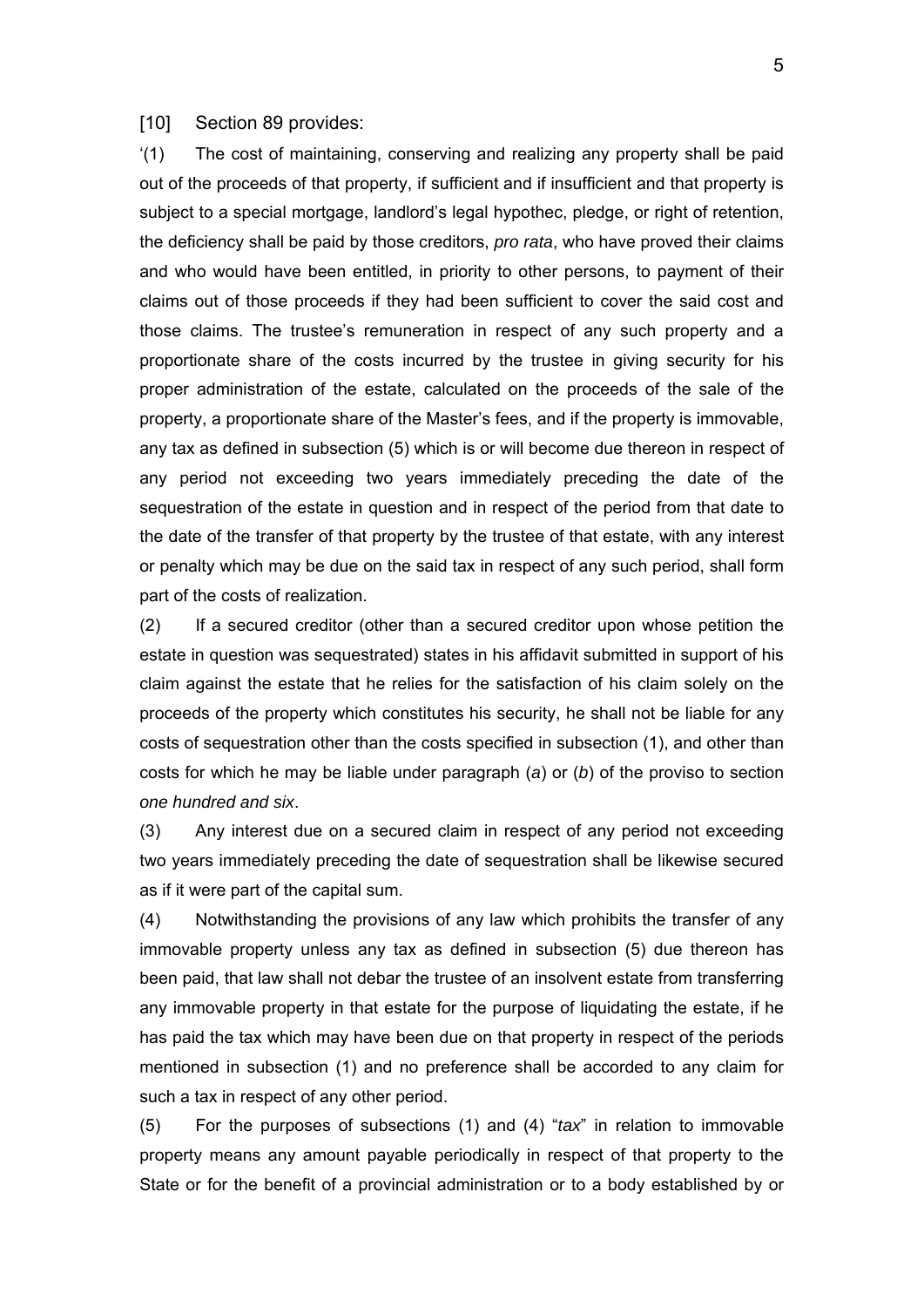under the authority of any law in discharge of a liability to make such periodical payments, if that liability is an incident of the ownership of that property.'

[11] In terms of s 66(1) of the Close Corporations Act 69 of 1984 read with s 339 of the Companies Act 61 of 1973, s 89 is applicable to the liquidation of a close corporation. Section 118(2) applies also to the transfer of property by a liquidator of a company or a close corporation.<sup>2</sup> In terms of s 229(1) of the Constitution a municipality is empowered to impose rates on property. It is common cause that property rates are taxes as defined in s  $89(1)^3$ 

[12] In *BOE Bank Ltd v Tshwane Metropolitan Municipality*<sup>4</sup> Brand JA held that the veto (embargo) in s 118(1) and the charge in s 118(3) are two separate entities and that s 118(3) is an independent, self-contained provision. He accordingly held that the only plausible interpretation of s 118(3) is that it is not subject to the time limit contemplated in s  $118(1)$ .<sup>5</sup>

[13] In *Kaplan*, Heher JA set out the historical context of s 89 and continued:

'21. In this context, the logic of s 89(4) is plain: it was necessary to inform creditors and trustees of the rights and obligations attaching to the realisation of immovable property in an estate so that there would be no doubt as to what the trustee must pay before being permitted to transfer the property and what statutory restraints and claims would attach to the proceeds after transfer. In this way, the limits of the costs of realisation of such property (in the context of s 89(1)) are also determined. The Legislature had, in s 89(3), laid down that interest on a secured claim would be secured as if it were part of the capital sum for two years prior to the date of sequestration. The Legislature, having provided in the first part of s 89(4) for a limitation on the effective duration of an embargo provision, saw the section as an appropriate vehicle to similarly limit the duration of preferences which arose from the quasi-liens and charges which were the vogue. Thus construed both s 89(3) and 89(4) serve a consistent purpose in providing a uniform duration (two years prior to the date of sequestration and from that date until the date of transfer) for interest on

<sup>&</sup>lt;u>-</u><br><sup>2</sup> See *Kaplan* supra para 17.<br><sup>3</sup> See Kaplan supra et 195 C

<sup>&</sup>lt;sup>3</sup> See *Kaplan* supra at 19F-G.

 $4$  2005 (4) SA 336 (SCA) at 3411-342B.

 $^5$  At 343F.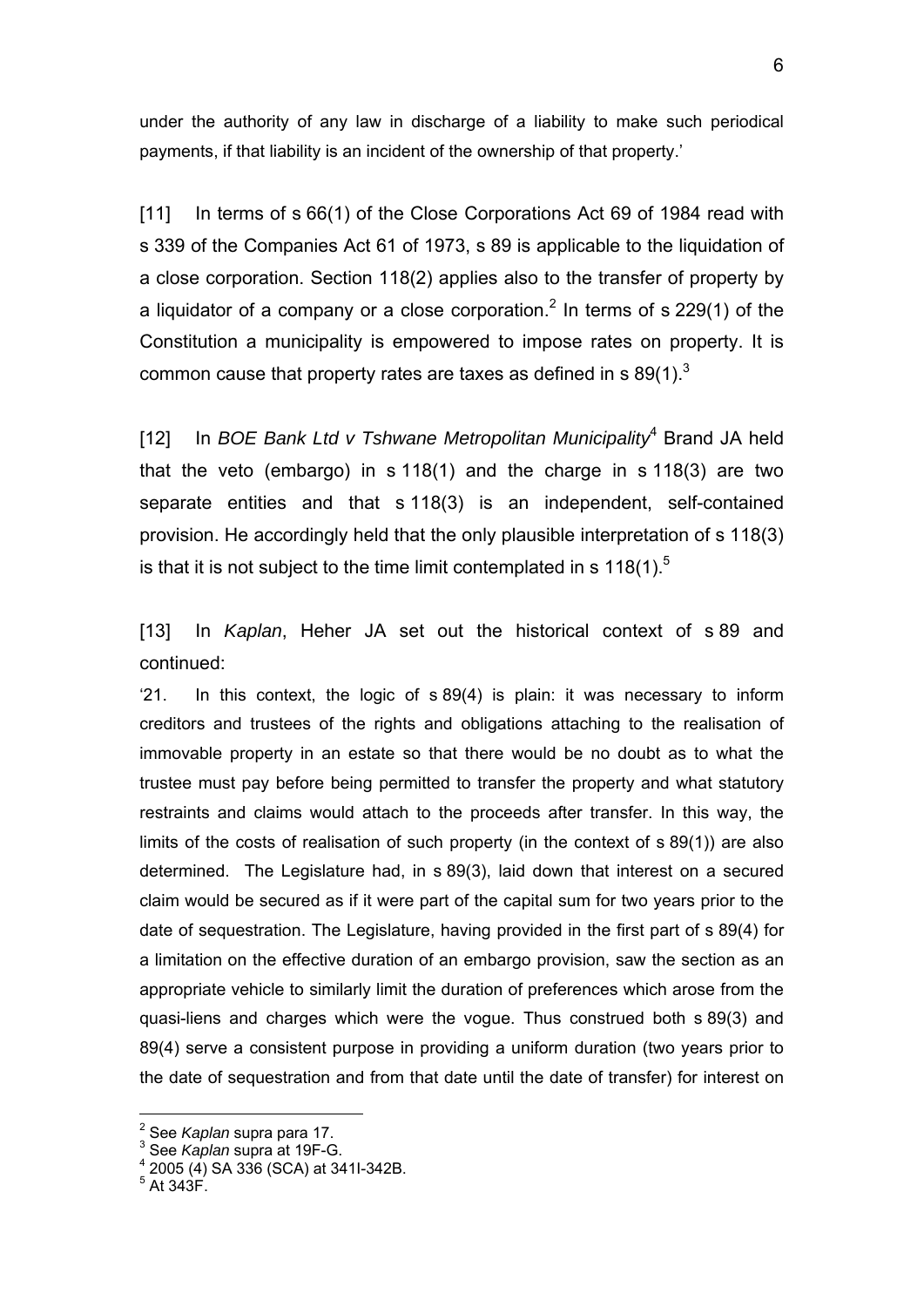securities and on embargoes and claims for a tax (as defined in s 89(5)). See also *De Wet en Andere NNO v Stadsraad van Verwoerdburg* 1978 (2) SA 86 (T) at 101D.

. . .

24. It will be noted that the two-year period in s 89(1) differs from that appearing in s 118(1): two years prior to the date of sequestration as against two years preceding the date of application for a clearance certificate. When a trustee makes application for a certificate, the two-year period under s 118(1) will effectively be less than the two-year period under s 89(1), because the date of application is necessarily later than the date of sequestration. The first part of s 89(4) means that, when an embargo period laid down in any other law is effectively shorter than the two-year period in s 89(1), the first-mentioned period continues to apply after sequestration. So, the operation of s 118(1) is not affected by s 89(4). When, however, the embargo provision in any other law is effectively longer than that in s 89(1), then, by reason of the provisions of s 89(4), the period in s 89(1) will override the period in the other law.

. . .

27. Once a debtor has been sequestrated or liquidated, the position is, to the extent that the municipal debts are "taxes" within the meaning of s 89(5), (but not otherwise) the following─

1. No property may be transferred unless the clearance certificate certifies full payment of municipal debts that have become due during a period of two years before the date of application for the certificate.

2. The preference accorded by s 118(3) in favour of the municipality over that of a holder of a mortgage bond is limited to claims which fell during the period laid down in s 89(1), ie two years prior to the date of sequestration or liquidation up to the date of transfer.

3. Interest charged on the secured claim of the municipality is secured as if it were part of the claim.'

[14] In 1937 Stratford JA said the following in *Bloemfontein Town Council v Richter*: 6

'The ordinary rule is that this Court is bound by its own decisions and unless a decision has been arrived at on some manifest oversight or misunderstanding, that is there has been something in the nature of a palpable mistake, a subsequently constituted Court has no right to prefer its own reasoning to that of its predecessors ─ such preference, if allowed, would produce endless uncertainty and confusion. The

7

 6 1938 AD 195 at 232.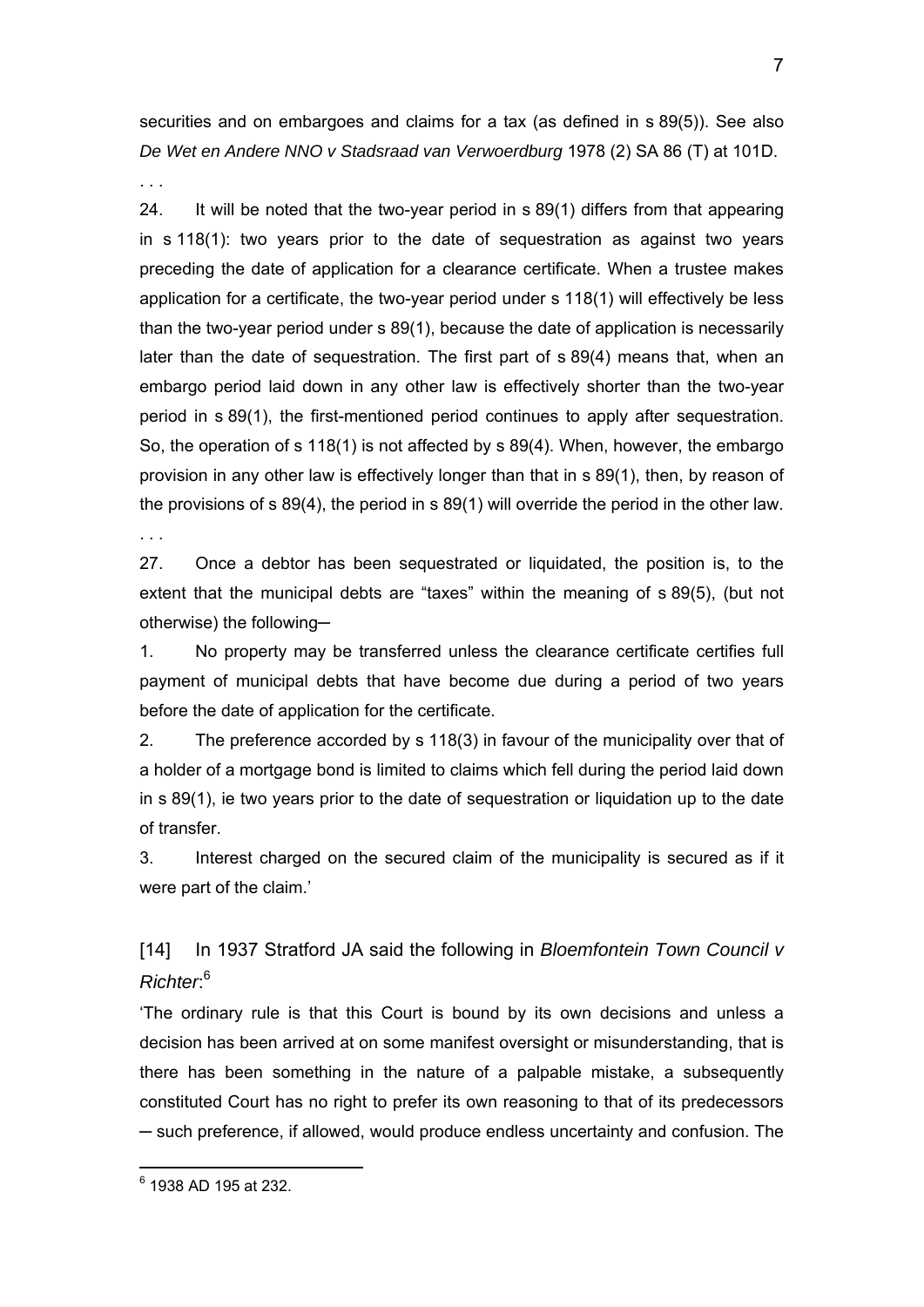maxim "*stare decisis*" should, therefore, be more rigidly applied in this the highest Court in the land, than in all others.'

And in 1989 Corbett CJ in *Catholic Bishops Publishing Co v State President &*  another<sup>7</sup> stated:

'The reluctance of this Court to depart from a previous decision of its own is wellknown. Where the decision represents part of the *ratio decidendi* and is a considered one (as is the position in this case) then it should be followed unless, at the very least, we are satisfied that it is clearly wrong.'

Today it is recognised that the principle that finds application in the maxim of *stare decisis* is a manifestation of the rule of law itself, which in turn is a founding value of the Constitution.<sup>8</sup>

[15] This rule applies only to the *ratio decidendi* of the previous decision. The *ratio decidendi* means the reasons for the order that was made.<sup>9</sup> excluding merely factual or incidental reasoning.<sup>10</sup>

[16] In *Kaplan* an order was granted on the basis that the municipality's charge under s 118(3) enjoyed preference over the security attached to the mortgage bond over the property in question. It is clear from para 21 of the judgment that an essential part of the line of reasoning that led to that order was the finding that the legislature provided in the first part of s 89(4) for a limitation of an embargo provision and therefore, in subsequently adding the second part of s 89(4), intended to similarly limit the preferences arising from security provisions such as s 118(3). The finding that s 89(4) provides for a limitation of embargo provisions therefore forms part of the *ratio decidendi* of the judgment in *Kaplan*. From this finding it necessarily follows, as was said in para 24 (and summarised in para 27.1) of *Kaplan*, that when an embargo period laid down in any other law is effectively shorter than the two year period in s 89(1), the shorter period continues to apply after sequestration. Because s 89(4) is intended to limit (and not to extend) embargo provisions,

-

 $7$  1990 (1) SA 849 (A) at 866H.

<sup>&</sup>lt;sup>8</sup> See Camps Bay Ratepayers' and Residents' Association & another v Harrison & another 2011 (4) SA 42 (CC) at 56A-B and *True Motives 84 (Pty) Ltd v Mahdi & another* 2009 (4) SA 153 (SCA) para 100.<br> $^9$  Fellner v Minister of the Interior 1954 (4) SA 523 (A) at 537A-F.

<sup>&</sup>lt;sup>10</sup> Pretoria City Council v Levinson 1949 (3) SA 305 (A) at 317.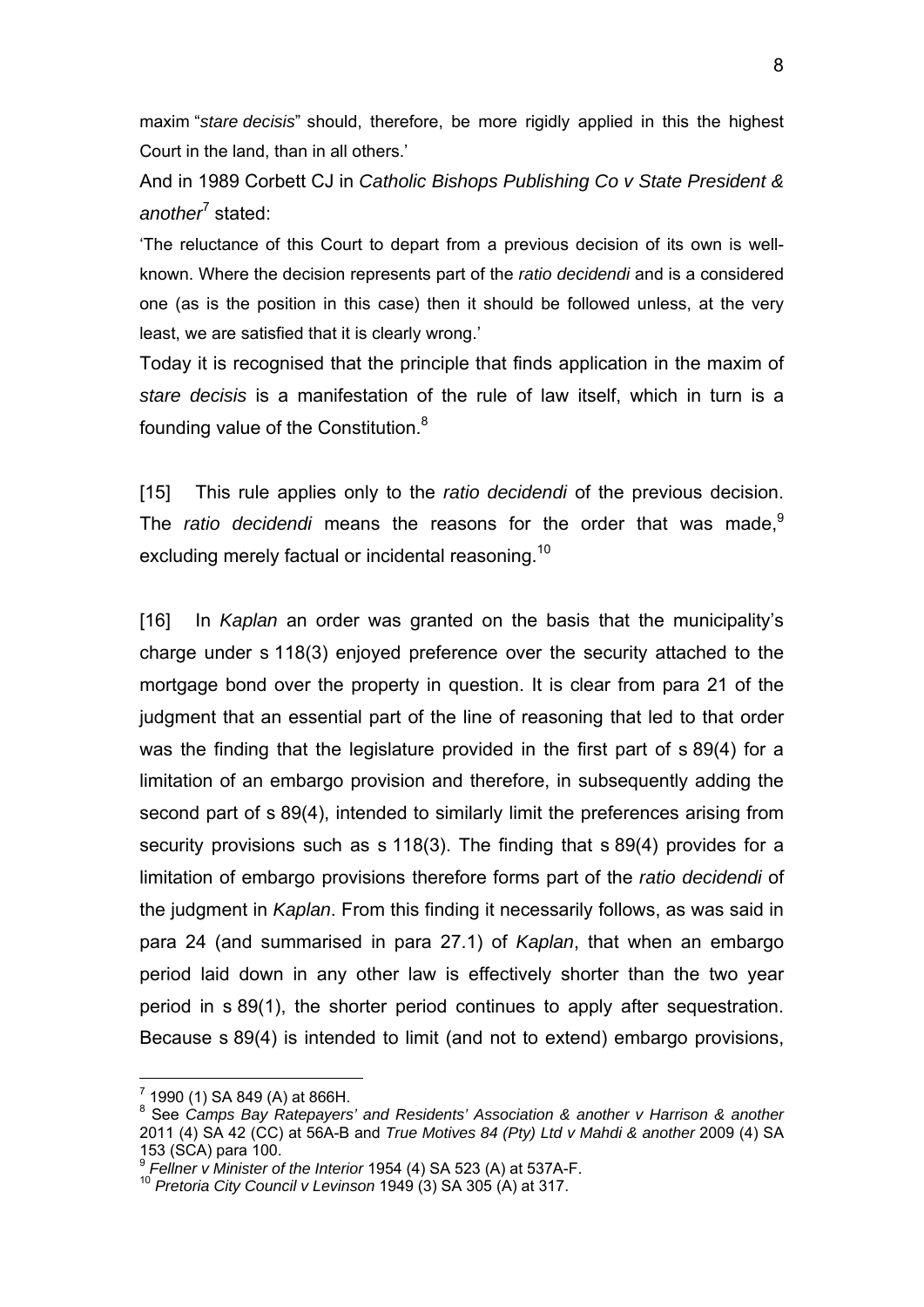its effect cannot be to extend the embargo period in terms of s 118(1) to a period longer than the period of two years preceding the date of application for a certificate. It follows that the submission of the Municipality that in terms of s 89(4) the period of the embargo is extended beyond the period mentioned in s 118(1) is not consistent with the *ratio decidendi* in *Kaplan*. 11

[17] In the result counsel for the Municipality was constrained to argue that the decision in *Kaplan* was clearly wrong on these points. For the reasons that follow, I am not persuaded by this argument.

[18] The words of s 89(4), namely that a law which prohibits transfer of immovable property unless any tax due thereon has been paid shall not debar a trustee from transferring the property if the trustee has paid the tax for the period mentioned in s 89(1), lend themselves to the interpretation that the object of s 89 was to provide a remedy to a trustee by limiting the impediment created by embargo provisions. This was decided in *Greater Johannesburg Transitional Metropolitan Council v Galloway NO & others*. 12 In *Eastern Metropolitan Substructure of the Greater Johannesburg Transitional Council v Venter NO*13 this finding in *Galloway* was not criticised by this court but effectively confirmed. In *Venter* the court dealt with the effect of s 89 on s 50(1) of the Local Government Ordinance 17 of 1939 (Transvaal), which also contained an embargo provision in respect of municipal charges. Farlam AJA made it clear that s 89 limits the embargo provision only where the debt is a tax as defined therein and that it imposes no limitation at all on the periods over which other debts mentioned in such embargo provisions have become due.<sup>14</sup>

[19] The expression 'subject to' has no *a priori* meaning.15 While it is often used in a statutory context to establish what is dominant and what is subservient, its meaning in a statutory context is not confined thereto and it

-

<sup>&</sup>lt;sup>11</sup> See *Pretoria City Council v Levinson* supra at 318.<br><sup>12</sup> 1997 (1) SA 348 (W) at 357H and 359F.<br><sup>13</sup> 2001 (1) SA 360 (SCA).<br><sup>14</sup> Venter supra at 369C-D.<br><sup>15</sup> See *Pangbourne Properties Ltd v Gill & Ramsdan (Pty) Ltd*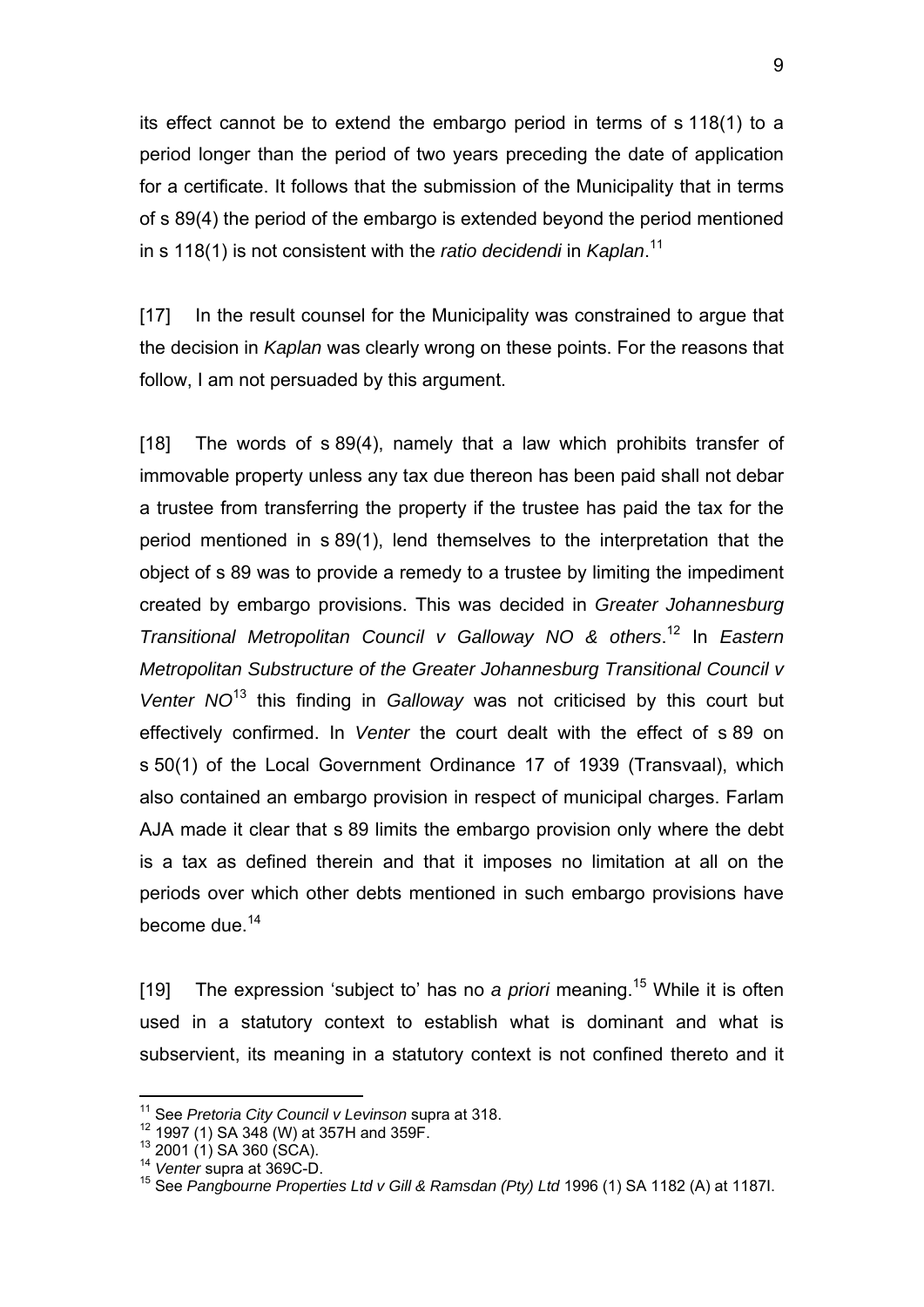frequently means no more than that a qualification or limitation is introduced so that it can be read as meaning 'except as curtailed by'.<sup>16</sup> It is the last mentioned meaning that was ascribed to the expression 'subject to' in s 118(2) by the judgment in *Kaplan*.

[20] In addition, the Municipality's argument leads to a peculiar result. As I have pointed out, no limit is placed on the duration of the security of a municipality in terms of s 118(3) except in case of sequestration or liquidation. In that case the security is limited, only in respect of taxes as defined, to a period not exceeding two years before date of sequestration or liquidation.<sup>17</sup> It follows that taxes due in respect of the limited period remain a preferent charge upon the property in terms of s 118(3). On the Municipality's argument, in order to obtain a clearance certificate, a trustee or liquidator would be obliged to pay all debts referred to in s 118(1) and, in addition, taxes as defined for the period from a date two years prior to date of sequestration or liquidation to date of application for the clearance certificate, despite the fact that the additional amount is a preferent secured charge upon the property. No reason suggests itself for this differentiation.

[21] I am therefore not convinced that the decision in *Kaplan* was clearly wrong. On the contrary, I agree with the judgment and the reasoning leading to its conclusion.

[22] In the result the appeal is dismissed with costs.

C H G VAN DER MERWE ACTING JUDGE OF APPEAL

 $\_$ 

 $\overline{a}$ 

<sup>16</sup> *Premier, Eastern Cape & another v Sekeleni* 2003 (4) SA 369 (SCA) para 14. See also *Standard General Insurance Co Ltd v Verdun Estates (Pty) Ltd & another* 1988 (4) SA 779  $(C)$  at 783I-784B.

<sup>17</sup> See *Kaplan* supra paras 26-28.